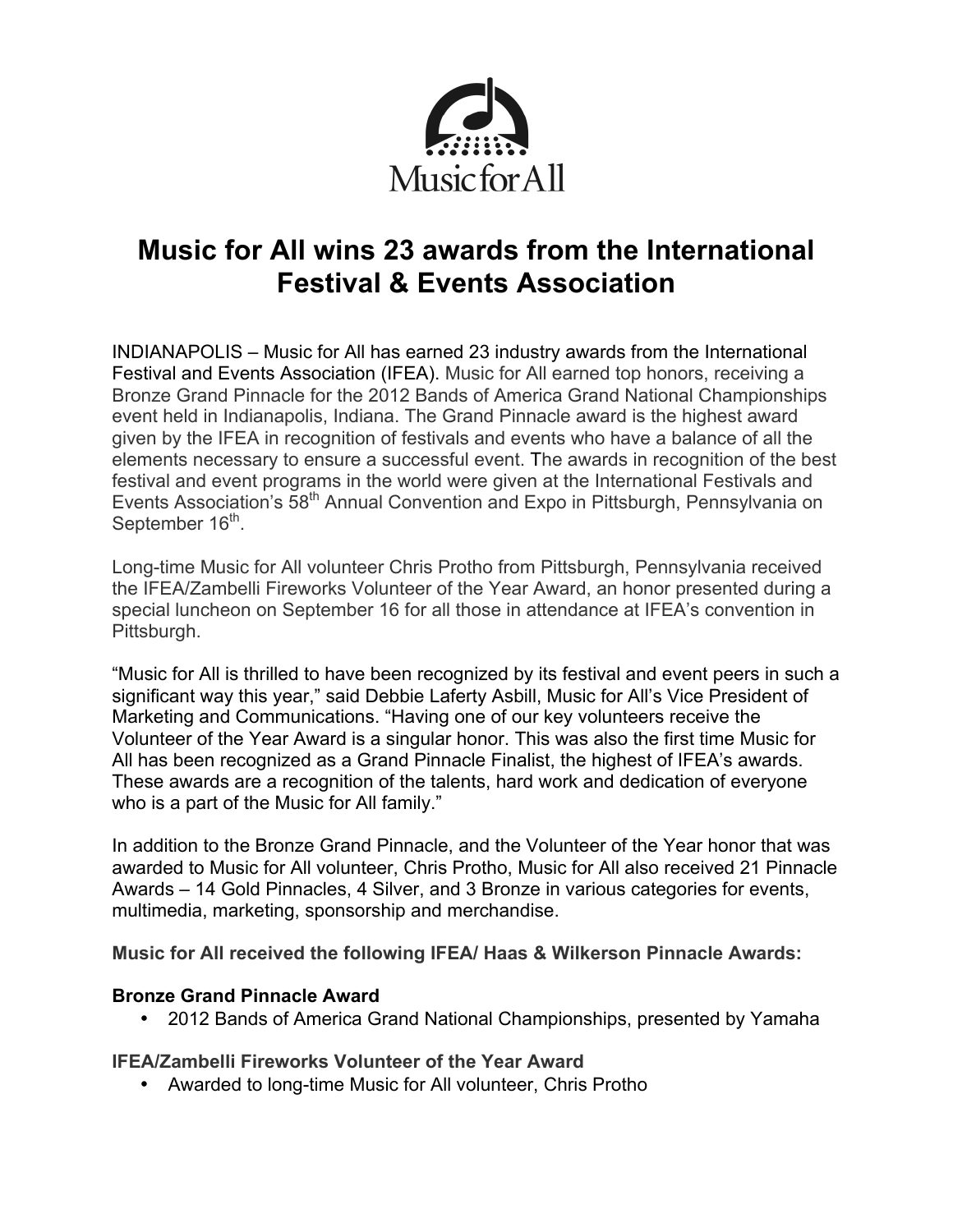# **Gold Pinnacle Awards**

- Best Event Video for sale (Bands of America Honor Band in the Tournament of Roses® Parade Commemorative DVD)
- Best Event/Organization E-Newsletter (Summer Symposium Daily Buzz)
- Best Event/Organization E-Newsletter (Music for All Monthly E-newsletter)
- Best Miscellaneous Multimedia ((Bands of America Honor Band in the Tournament of Roses® Parade Commemorative DVD)
- Best Event/Organization Newsletter
- Best Cover Design (Music for All National Festival, presented by Yamaha program book)
- Best Other Merchandise (Bands of America Honor Band in the Tournament of Roses® Parade uniform jacket)
- Best Targeted Sponsor Solicitation Package (US Army)
- Best Targeted Sponsor Solicitation Package (Texas Dairy Queen®)
- Best Educational Program (Bands of America Drum Major Institute)
- Best New Promotion Activity (#mfacamp campaign)
- Best New Attendee Service (Guidebook app at the Summer Symposium)
- Best Overall Merchandising Program (Bands of America Honor Band in the Tournament of Roses® Parade)
- Best Vendor/Supplier (Hansen Multimedia)

# **Silver Pinnacle Awards**

- Best Event Video for sale (2012 Bands of America Grand National Championships, presented by Yamaha)
- Best Single Magazine Display Ad
- Best Educational Program (The Wow! Percussion Specialist Academy)
- Most Creative/ Effective News Stunt

# **Bronze Pinnacle Awards**

- Best Miscellaneous Multimedia (Summer Symposium Promo DVD)
- Best T-Shirt Design (Keep Calm & March On shirt)
- Best Event/Program within an Event to Benefit a Cause (Hurricane Sandy Relief Efforts at the 2012 Bands of America Grand National Championships)

The International Festivals and Events Association has more than 2,000 member festivals from around the world. Each year, the IFEA Pinnacle Awards competition honors the best special events, festival materials, promotions and ideas among the organization's membership. Winning entries came from organizations as diverse as the 500 Festival, Indianapolis, IN; Kentucky Derby Festival, Louisville, KY; Des Moines Arts Festival, Des Moines, IA; Cherry Creek Arts Festival, Denver, CO and the Pasadena Tournament of Roses, Pasadena, CA. International contenders included such diverse event organizations as the Seoul Lantern Festival, Seoul, South Korea and the World Gourmet Summit, Singapore.

# **About IFEA**

Headquartered in Boise, Idaho, The International Festivals and Events Association (IFEA) is a non-profit membership organization with members spanning 40 countries and five continents, and offers the most complete source of ideas, resources,